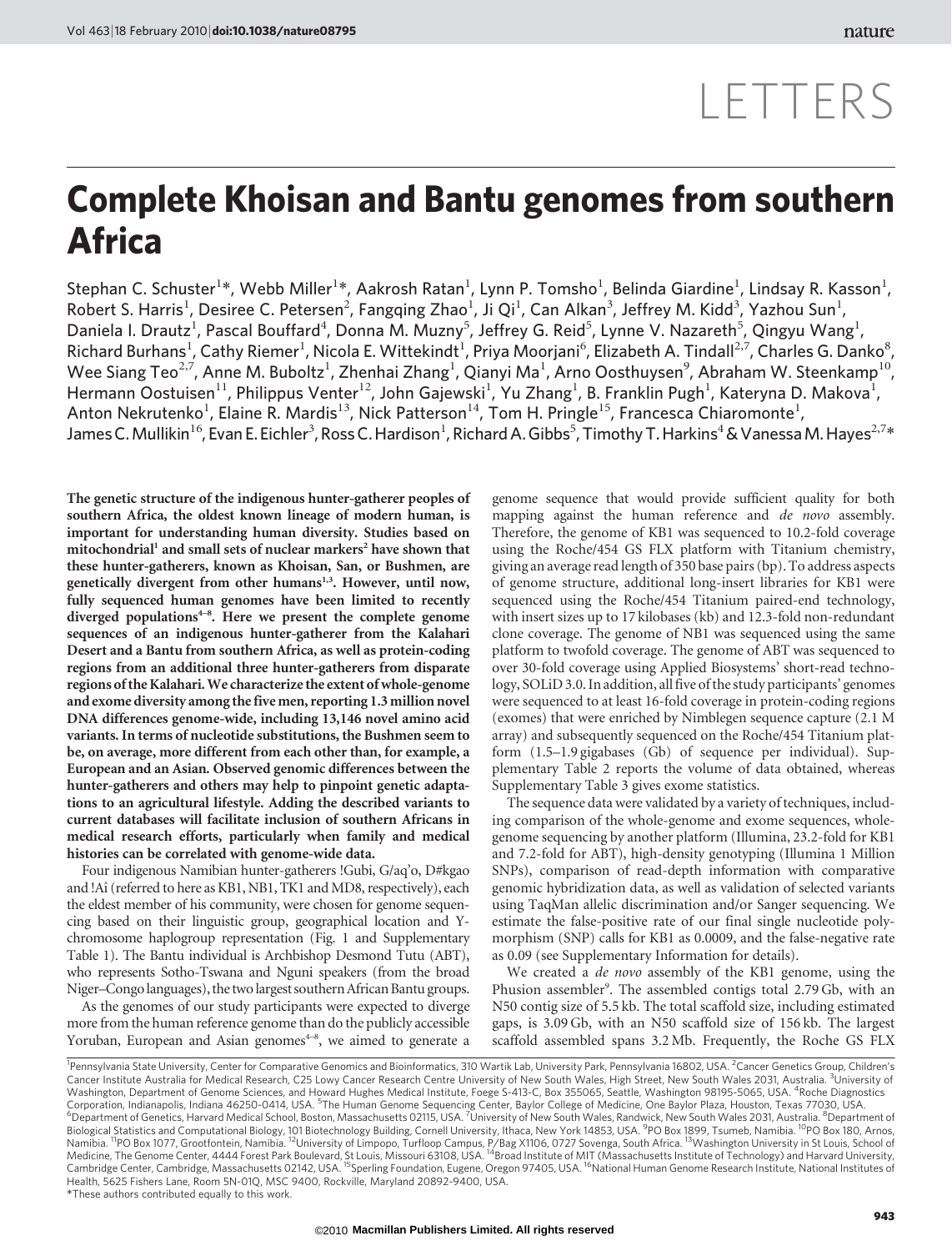



Figure 1 | Map of southern Africa. The figure shows ethnic grouping and localities of study participants, KB1, NB1, TK1, MD8 and ABT (a–e, respectively), areas of arid and desert climates and the geographic distribution of the Khoisan and Niger–Congo languages<sup>30</sup>. The Khoisan

sequence data resulted in contigs and scaffolds that do not map against the human reference genome. Many of these scaffolds corresponded to gaps in the current human reference assembly, including gaps over 200,000 bp in length (see Supplementary Information).

Single-nucleotide differences from the human reference genome assembly (NCBI Build 36, also known as hg18) were identified for the five southern African genomes and compared with those from eight available personal genomes<sup>4-8</sup>. In what follows, the term 'SNP' means a single-nucleotide difference from the human reference assembly, not including insertions/deletions of a base, and without restrictions on allele frequency in a population. SNPs were called using the software Newbler (for Roche/454), Corona Lite (for SOLiD) and MAQ10 (for Illumina).

Consistent with the view that southern Africans are among the most divergent human populations, we identified more SNPs in KB1, and to a lesser extent in ABT, than have been reported in other individual human genomes (Fig. 2 and Table 1), although a portion of the variation in SNP numbers may stem from differences in technology and levels of coverage. The number of SNPs that are novel (that is, not previously seen in other individuals) is far higher for KB1 and ABT than for other individual whole genomes (Table 1). KB1 and ABT each have approximately 1 million SNPs that are not shared with each other or with the published Yoruban, Asian or European complete genomes<sup>4-8</sup> (Fig. 2). In



Figure 2 | Three-way relationships among SNPs. SNPs from KB1 are compared with those of the Yoruban NA19240 and ABT (left panel), and with an American of European descent (J. C. Venter) and a Chinese individual (YH) (right panel). Numbers are given in thousands. Variant positions that appear in all eight previous genomes were ignored, leading to a slightly smaller number of total SNPs (for example, 3,761,019 differences from the reference assembly for KB1, compared to 4,053,781 if they are included) and fewer SNPs in each three-way intersection. Similar relationships are found when other individuals from the geographical groups are examined.

languages are characterized by clicks, denoting additional consonants. The ! is a palatal click;  $\ell$  is a dental click; and  $\#$  is an alveolar click<sup>26</sup>. Note that the ABT Y chromosome haplogroup was determined using both genotyping and sequencing data generated by this study.

the 117 megabases (Mb) of sequenced exome-containing intervals, the average rate of nucleotide differences between a pair of the Bushmen was 1.2 per kilobase, compared to an average of 1.0 per kilobase differing between a European and Asian individual. The higher SNP rate in Bushmen is reflected by the offset of the red and black lines in Fig. 3b. The autosomal diversity of the study participants is mirrored by the diversity of the mitochondrial genomes. Whereas Europeans on average show approximately 20 differences from the Cambridge reference sequence (CRS)<sup>11</sup>, our southern African participants show up to 100 mitochondrial SNPs relative to the CRS (Supplementary Tables 4 and 5 and Supplementary Figs 1 and 2). More importantly, despite all mitochondrial sequences belonging to the same haplogroup L0, up to 84 differences are observed between pairs of participants' mitochondrial genomes (Supplementary Table 4).

To determine whether the novel SNPs represent ancestral alleles or arose since Bushmen separated from other populations, we examined the homologous nucleotide in the chimpanzee genome. SNPs that match the chimpanzee genome indicate that the difference is ancestral, whereas differences from chimpanzee indicate a derived allele. Of the 743,714 novel SNPs in KB1, the human reference genome matches with the chimpanzee genome for 87% of these, whereas the KB1 genome matches chimpanzee for only 6%. For the remaining 7%, the chimpanzee nucleotide could not be determined (6%) or differed from both the Bushman and the reference (1%). These fractions are essentially unchanged if we account for the estimated 3,600 falsepositive SNP calls (that is, 0.0009 of 4 million), which can be assumed to appear as novel variants. Thus, very few of the novel differences in KB1's genome are ancestral nucleotides retained in the Bushmen; instead, the vast majority are changes that accumulated since the Bushmen lineage diverged from other human populations.

The large number of novel SNPs raises concerns regarding the ability of current genotyping arrays to capture effectively the true extent of genetic diversity and haplotype structure represented in southern Africa. Assessing percentage heterozygosity for 1,105,569 autosomal SNPs using current-content Illumina arrays, we were surprised to find lower heterozygosity in KB1 compared to a region-matched European control (Supplementary Data and Supplementary Fig. 3a, b), because it is well known that genetic diversity is highest in Africa. However, analysis of whole-genome sequencing data for KB1 and ABT revealed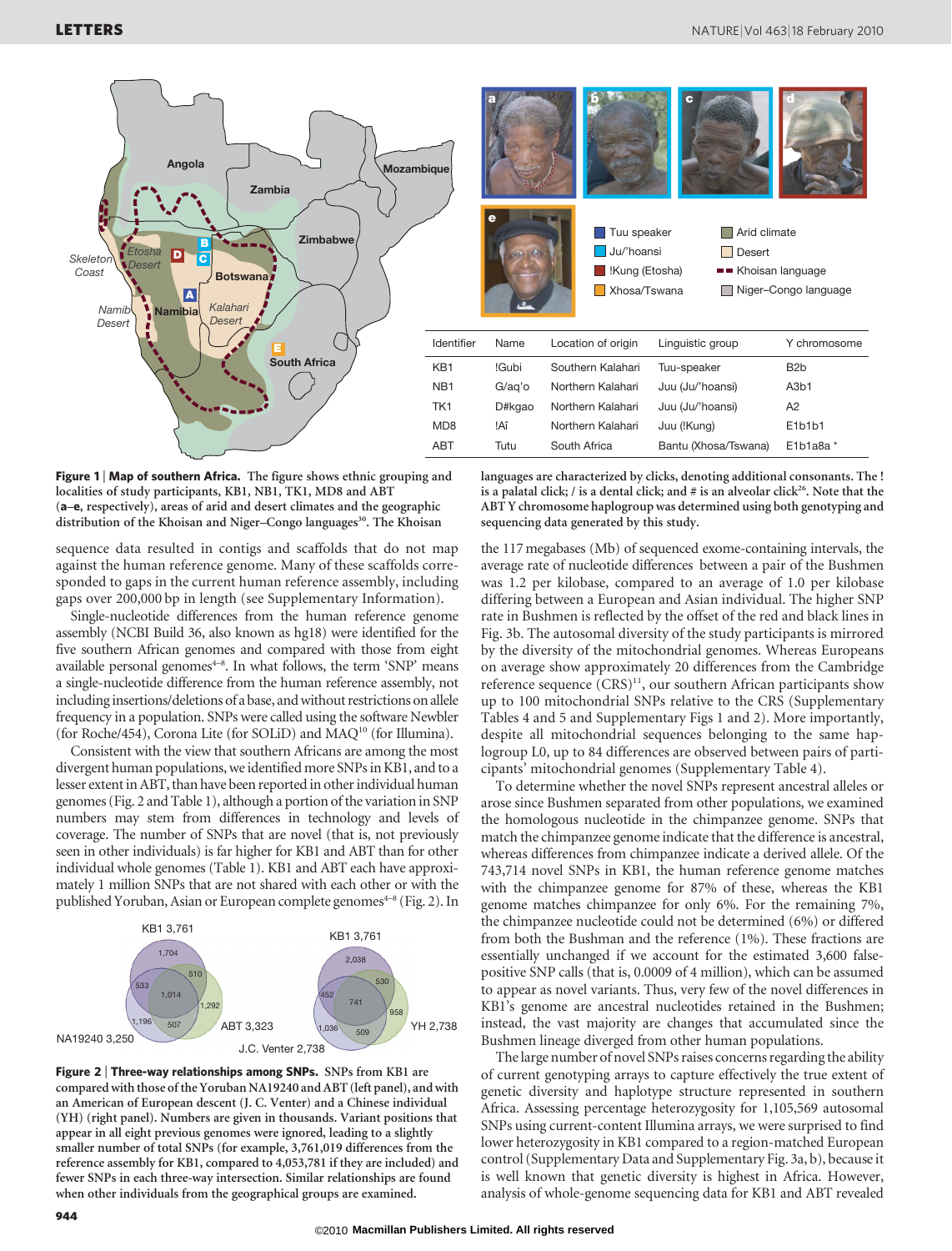Table 1 | Number of SNPs in the genome and the sequenced exome-containing regions

| $\tilde{}$<br>- -<br>Individual | Genomic SNPs | <b>Novel SNPs</b> | Coding-exon SNPs |
|---------------------------------|--------------|-------------------|------------------|
| KB1                             | 4,053,781    | 743,714           | 22,119           |
| NB1                             | 1.181.663    | 181,427           | 19.593           |
| MD <sub>8</sub>                 | 125.848      | 25,485            | 17,739           |
| TK1                             | 136,985      | 30,963            | 19.226           |
| <b>ABT SOLID</b>                | 3.624.334    | 412.754           | 17.342           |
| ABT exome                       | 121.383      | 20.294            | 18,994           |
| NA18507                         | 2.639.169    | 115,843           | 16.431           |
| NA19240                         | 3,586,490    | 216,968           | 17,268           |
| J. Watson                       | 2.060.544    | 98.926            | 11.868           |
| J. C. Venter                    | 3,074,574    | 160,370           | 15.079           |
| NA12891                         | 2,968,312    | 35,575            | 13,375           |
| NA12892                         | 2.972.120    | 36.120            | 13.317           |
| Chinese                         | 3,074,061    | 84,786            | 15,759           |
| Korean (SJK)                    | 3.439.097    | 130,566           | 16,637           |

Novel means that an SNP is not in dbSNP126, other personal genomes (except that it can be shared between our participants), PhenCode, ENCODE resequencing, the Environmental Genome Project, or the 1000 Genomes data set. NA18507 and NA19240 are Yoruban; NA12891 and NA12892 are of Caucasian origin.

high percentages of heterozygous SNPs (59% and 60%, respectively), as expected. This discrepancy underscores the inadequacy of current SNP arrays for analysing southern African populations.

The local density of SNPs identified in KB1 varies considerably across the genome (Supplementary Fig. 4), and this variation in density is also seen in other individual genomes (data not shown). Some of the hotspots are common to all individuals examined, whereas others show striking local differences among individuals, such as the statistically significant ( $P < 10^{-5}$ ; see Supplementary Information) KB1 hotspot shown in Fig. 3a. This region corresponds to the  $17q21.3$  inversion<sup>12</sup>, which contains several genes, including those encoding CRHR1 (a corticotropin-releasing hormone receptor) and MAPT (microtubuleassociated protein tau). Analysis of diagnostic sequence variants as well



Figure 3 | Variation in SNP densities. a, An SNP hotspot for KB1 and J. Watson on chromosome 17; both individuals are heterozygous for the 17q21.3 H2 haplotype. On either side are repetitive regions where SNPs cannot be called (grey). Local SNP rates are divided by the individual's autosome-wide rate, so the expected rates are 1.0 (horizontal dotted line). KB1 has a nearly 2.5-fold enrichment of SNPs for 650,000 bases. b, Distribution of SNPs from Bushmen genomes (red line) and non-Bushmen genomes (black line), compared with nucleosome positions (filled grey plot), indicating the nucleosome-free region (NFR) and the  $-1$  and  $+1$ nucleosomes. TSS, transcription start site.

as direct typing of a 238-bp indel<sup>13</sup> (Supplementary Fig. 5) confirm that KB1 is heterozygous for the 17q21.3 H2 haplotype, a surprising finding because the H2 allele is found at low frequencies in non-European populations<sup>12</sup>. Read depth and array-CGH indicate that the H2 allele carried by KB1 does not contain the 75-kb duplication present on all analysed European H2 alleles<sup>14-16</sup> (Supplementary Fig. 6a, b). The KB1 H2 haplotype may represent the ancestral sequence and structure of the H2 haplotype that was present in African populations before its increased frequency in European and Middle Eastern populations $12$ .

We also observed a genome-wide trend for elevated SNP levels in promoter regions (Fig. 3b). Promoter regulatory elements tend to be enriched near nucleosome borders, which are where we observed peak SNP levels, particularly in the composite Bushmen genomes. It is possible that increased SNP frequency in these genomic regions could drive phenotypic changes in humans.

We identified 27,641 distinct amino acid substitutions among our five participants, compared to the human reference sequence, many occurring in more than one individual. Of these, 10,929 appear in one or more of the previously sequenced personal genomes considered here, an additional 3,566 are found in public databases (see Supplementary Information) and the remaining 13,146 are novel and distributed among 7,720 distinct genes. The following discussion of putative phenotypes for the genotypes found in Bushmen is intended to illustrate how the presence of observed SNPs and their previous association with phenotypes can lead to testable hypotheses. These are only candidates for the suggested functions, and experimental tests must be conducted to investigate them further.

Of the 14,495 (that is,  $10,929 + 3,566$ ) previously identified amino acid SNPs, 621 were found in databases providing disease associations or other phenotypic information. Some of these are easily related to the Bushmen lifestyle, such as lack of the European-derived lactase persistence allele (a functional promoter variant in the LCT gene) and of the SLC24A5 allele associated with light-coloured skin. In other instances, agreement with the human reference sequence is informative, such as the lack of the African-specific Duffy null ( $DARC$ ) malaria-resistance allele<sup>17</sup>. The lack of malaria-resistance alleles in the Bushmen populations might have significant consequences on an already dwindling population of well-adapted foragers, when forced into a farming lifestyle that brings increased pathogen loads<sup>17</sup>. Therefore, these genetic markers may allow for the tracing of the rate of human adaptation in changing environments<sup>18</sup> (see Supplementary Information).

Although a number of SNPs observed in the Bushmen have been related to phenotypes in other ethnic groups in the literature and online databases, one should remain sceptical about the validity of untested associations. In the Supplementary Information, we illustrate this point with dbSNP entry rs1051339 for the LIPA gene, which is annotated in one public database as associated with 'Wolman's syndrome', a devastating failure in lipid metabolism (Supplementary Fig. 7).

We observed SNPs reported to be associated with enhanced physiology (Supplementary Table 6). KB1, MD8, TK1 and ABT are homozygous for an allele of *VDR* associated with higher bone mineral density; KB1 is homozygous for an allele of UGT1A3 associated with increased metabolism of endo- and xenobiotics; KB1, NB1 and ABT are homozygous for an allele of ACTN3 associated with increased sprint and power performance; KB1 is heterozygous for an allele of CLCNKB encoding a chloride channel that has a greater ability to reabsorb chloride ions from the renal glomerulus—a property that would probably be advantageous in the desert. Other interesting SNPs include one that retains the function of the CYP2G gene (Supplementary Fig. 8a, b), and two at positions in the taste receptor gene TAS2R38 conferring the ability to taste a bitter compound (phenylthiocarbamide), which may reflect a need in hunter-gatherers to avoid toxic plants (see Supplementary Information for detailed discussion).

The 13,146 novel amino acid SNPs reported here will be a rich resource for future work, providing many new candidate functional sites that have not been included in whole-genome association studies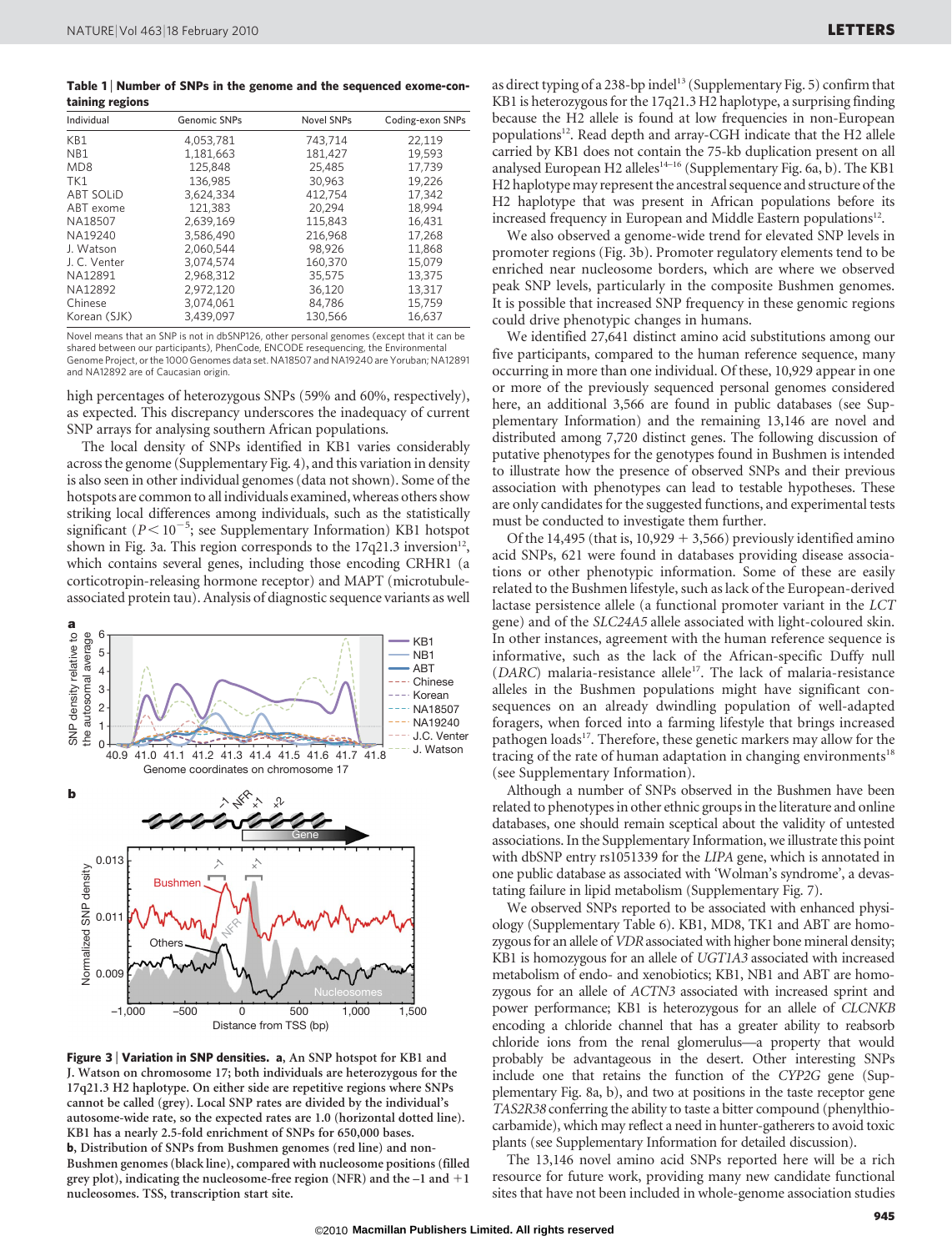so far. Approximately 25% of these SNPs are predicted to have functional implications by a suite of computational methods (see Supplementary Information). The Gene Ontology categories that are prominently represented in the 6,623 genes with one or more novel Bushmen SNP (that is, excluding from the 7,720 genes with novel SNPs those unique to ABT) include many functions that are known to evolve quickly in humans, such as immune response, reproduction and sensory perception (Supplementary Table 7). See the Supplementary Information for detailed descriptions of computational analyses of genes related to lipid metabolism and sensory perception.

As all of our study participants are of old age  $(\sim 80 \,\text{years})$  and seemingly in good health, the novel coding variants described in this study can be correlated to health status and phenotypes over the entire human lifespan. The Bushmen participants have reached their advanced age despite living under harsh conditions due to periodical famine and untreated illnesses. As some of the Bushmen coding alleles have been associated in the published literature with disease, our results may help to reassess those earlier reports, as well as help to identify potential population-specific pharmacogenetic incompatibilities of certain drugs that are globally prescribed.

Segmental duplications were detected in 17,601 distinct autosomal genes in the KB1 genome and copy numbers estimated following procedures described earlier<sup>19</sup> (Supplementary Fig. 6a, b). Copy numbers estimated from read depth are more reliable for longer segments, so we specifically targeted regions larger than 20 kb. In total, we detected 886 intervals (each  $>20$  kb) of autosomal segmental duplication (93.5 Mb), which includes 100 intervals (3.9 Mb) that are not predicted to be duplicated in sample NA18507 (a HapMap sample from Yoruba, Nigeria)<sup>19</sup>. Using array-CGH, 58 of these intervals  $(2.6 \text{ Mb})$  had increased copy numbers in KB1 relative to NA18507, the only other published African genome. The set of validated duplications includes a 140-kb interval on chromosome 10 spanning the CYP2E1 gene, which encodes a cytochrome P450 protein that is induced by ethanol and metabolizes many toxicological substrates<sup>20</sup> (Supplementary Fig. 6a).

Next, we specifically estimated copy numbers for all autosomal RefSeq genes and designed a custom oligonucleotide array targeting genes where KB1 and NA18507 are predicted to differ by at least one copy. This validated 193 genes as differing in copy number between KB1 and NA18507 (53 where NA18507 has more copies and 140 where KB1 has more copies; Supplementary Table 8). For 26 of these genes, KB1 is estimated to have at least two copies more than in NA18507, Han Chinese YH, and European-descent J. Watson. This gene set includes salivary amylase (AMY1A, KB1 copy number estimate  $= 15$ ; this may be consistent with a forager lifestyle<sup>21</sup>), the alpha defensins (*DEFA1*, KB1 copy number estimate = 12.5) and  $\gamma$ -glutamyltransferase 1 (GGT1, KB1 copy number estimate  $= 13.2$ ).

Sequencing and extensive genotyping revealed genetic relationships among our participants and other human groups. Placement of complete mitochondrial genomes (Supplementary Table 9), including additional Tuu (KB2) and Juu (NB8) females on the maternal tree of ref. 1 (Supplementary Fig. 1a–c) positioned our participants within the clade L0 basal branch. Surprisingly, ABT was placed in clade L0d, a Bushmen-specific mitochondrial lineage. We identified 75 (of 1,220) Bushmen-informative SNPs on the Y chromosome (Supplementary Fig. 9). In contrast to the other Bushmen, MD8 showed a Bantu Y-chromosome lineage consistent with ABT. Clade A (Supplementary Table 10), B (Supplementary Table 11) and E (Supplementary Table 12) Y-marker analysis allowed for haplogroup validation and ABT's E1b1a8a classification [\(http://](http://ycc.biosci.arizona.edu) [ycc.biosci.arizona.edu/\)](http://ycc.biosci.arizona.edu)<sup>22</sup>.

We performed principal component analysis (PCA) using the EIGENSTRAT software<sup>23</sup> on 174,272 autosome-wide SNPs common across the data sets (generated using 1M or 610K Illumina, or Affymetrix SNP6.0 arrays). Data on 10 Bushmen and 20 Xhosa<sup>24</sup> were projected with 20 Yoruba and 20 Europeans from available (HapMap and Coriell) data, and 5 Bushmen (SAN) from the Human Genome Diversity Panel (HGDP) data. Population-wide PCA defines the

Bushmen as distinct from the Niger–Congo populations as from Europeans (Fig. 4a). Within-Africa analysis separates Bushmen from the divergent western and southern African populations (Fig. 4b), whereas ABT clearly falls within the Southern Bantu cluster. Variable relatedness of the Xhosa to Yoruba may suggest past admixture and/ or historical diversity within this broadly defined population<sup>24</sup>. Within the Bushmen group, we predict that the Ju/'hoansi and HGDP San are essentially the same population. Divergence of KB1 and MD8 may be explained by recent Bantu admixture (assumed for MD8) or by unique sub-populations with a small percentage of ancient Bantu admixture. Although limited by sample size, a four population test<sup>17</sup> suggests weak and/or inconclusive admixture in KB1 and our Ju/ 'hoansi participants. A different test (see Supplementary Table 14) shows gene-flow between ancestors of KB1 and ABT, confirming the mitochondrial results, but without determining the direction of flow. In contrast to KB1, NB1 and TK1, gene flow between Bushmen and southern African Bantu could be confirmed through ABT's L0 type mitochondria and the Bantu-specific Y-chromosomal markers in MD8. Whether the migrations underlying these instances followed a general pattern of either patri- or matrilocality<sup>25</sup> will have to await a detailed population-structure analysis based on novel-content arrays that include the 1.3 million new genetic markers from this study.



Figure 4 <sup>|</sup> Three-way population structure based on 174,272 autosomal SNPs using PCA. a, b, The PCA of Europeans, Africans (Niger–Congo) and Bushmen (a) and African populations only (b) distinguishes the Bushmen from Yorubans and Bantus. The fraction of the variance explained in a is 0.09 for eigenvector 1 and 0.04 for eigenvector 2, whereas in PCA b it is 0.06 and 0.02, respectively, with a Tracy–Widom *P* value <10<sup>-12</sup>. ABT, sequenced Bantu; CEU, European HapMap; JHO, Juu speakers (including NB1 and TK1); MD8, sequenced !Kung; NOH, Tuu speakers (including KB1); SAE, South African European; SAN, HGDP San; XHO, South African Xhosa; YRI, Yoruba HapMap.